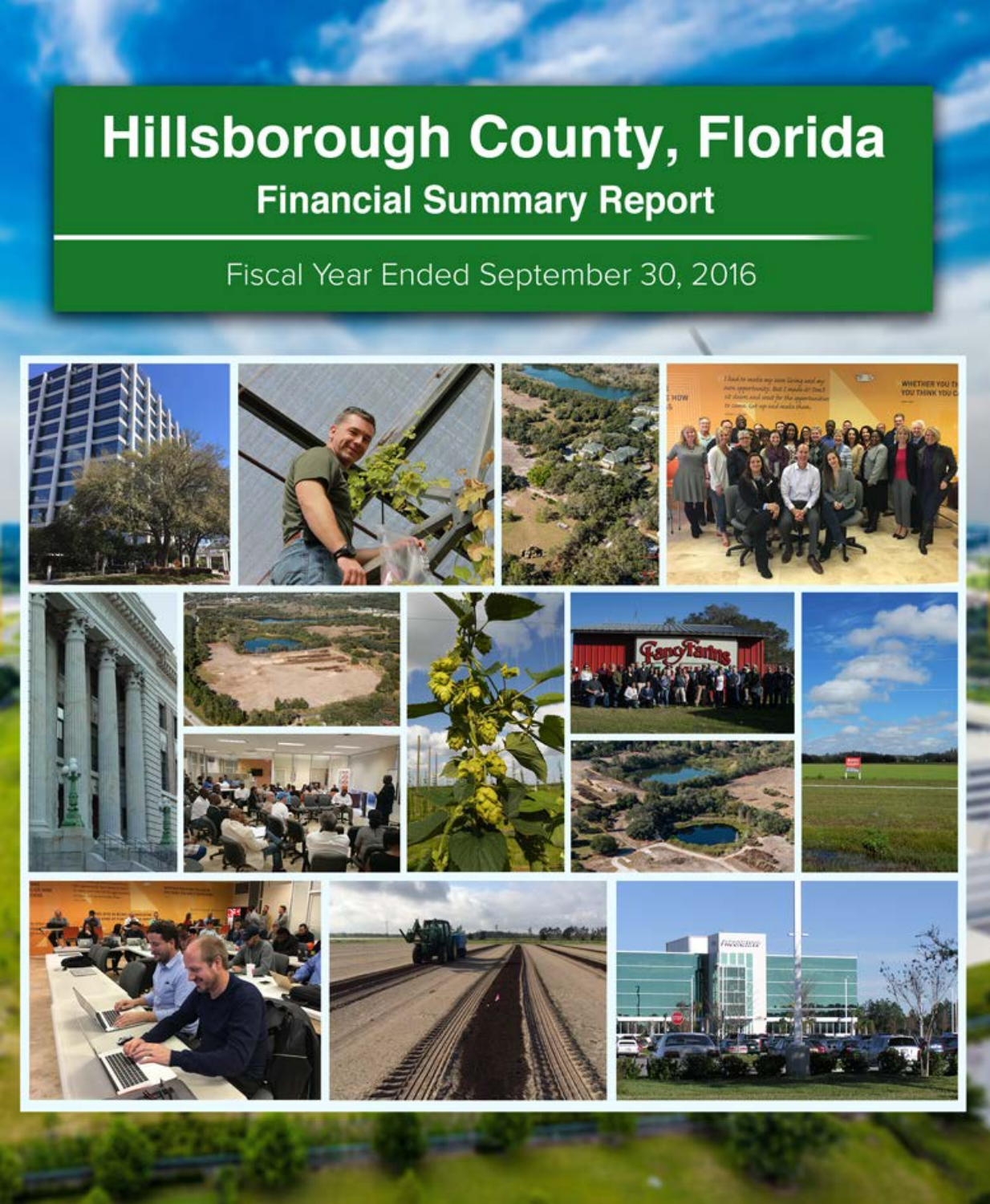

Clerk of the Circuit Corner of the Residents of Hillsborough County:<br>To the Residents of Hillsborough County:

I am pleased to provide you with the *Hillsborough County, Florida Financial Summary Report for the Fiscal Year Ended September 30, 2016*. It presents the County's fiscal year 2016 financial activity in a concise and easy-to-read format. This year's cover spotlights Hillsborough County Pet Resources.

The information in this *Financial Summary Report* was derived from the *Hillsborough County, Florida Comprehensive Annual Financial Report for the Fiscal Year Ended September 30, 2016 (CAFR)*. The CAFR consists of over 250 pages of detailed financial statements, notes, schedules, and reports. The CAFR is posted at www.hillsclerk.com (select "Clerks in the Sunshine" and then "Financial Reports - County"). It is also available at the County Finance Department, County Center 12<sup>th</sup> Floor, 601 E. Kennedy Blvd, Tampa, FL 33602 or by calling (813) 307-7026. The *Financial Summary Report p*resents the financial information of all County government operations, including those of the Board of County Commissioners, Clerk of Circuit Court, Property Appraiser, Sheriff, Supervisor of Elections, and Tax Collector, but excludes discretely presented component units. Since the *Financial Summary Report* contains simplified information, it does not conform to Generally Accepted Accounting Principles (GAAP) for governmental entities. As the Chief Financial Officer of Hillsborough County, I am fully responsible for the accuracy of these financial reports. I hope that you find this report interesting and informative.

Sincerely,

Pat Leank

Pat Frank

## **Principal Officials**

#### **BOARD OF COUNTY COMMISSIONERS**

Hillsborough County's legislative body consists of a seven-member Board of County Commissioners (BOCC) elected by the voters. Board members at fiscal yearend were:

- **E** Lesley "Les" Miller, Jr., Chair **FALLA Pat Frank**
- Victor D. Crist, *Vice-Chair*
- Stacy White, *Chaplain Tax Collector*
- **Kevin Beckner Communist Communist Communist Communist Communist Communist Communist Communist Communist Communist Communist Communist Communist Communist Communist Communist Communist Communist Communist Communist Commu**
- Ken Hagan
- 
- Sandra Murman Bob Henriquez



#### **CONSTITUTIONAL OFFICERS**

Constitutional Officers are elected officials responsible for functions of County government specified in the Florida Constitution. Constitutional Officers at fiscal year-end were:

- *Clerk of Circuit Court*
- Doug Belden
- *Sheriff*
- **Craig Latimer**  Al Higginbotham *Supervisor of Elections*
	- *Property Appraiser*

### **APPOINTED OFFICIALS**

- **Michael S. Merrill** *County Administrator*
- **E** Chip Fletcher *County Attorney*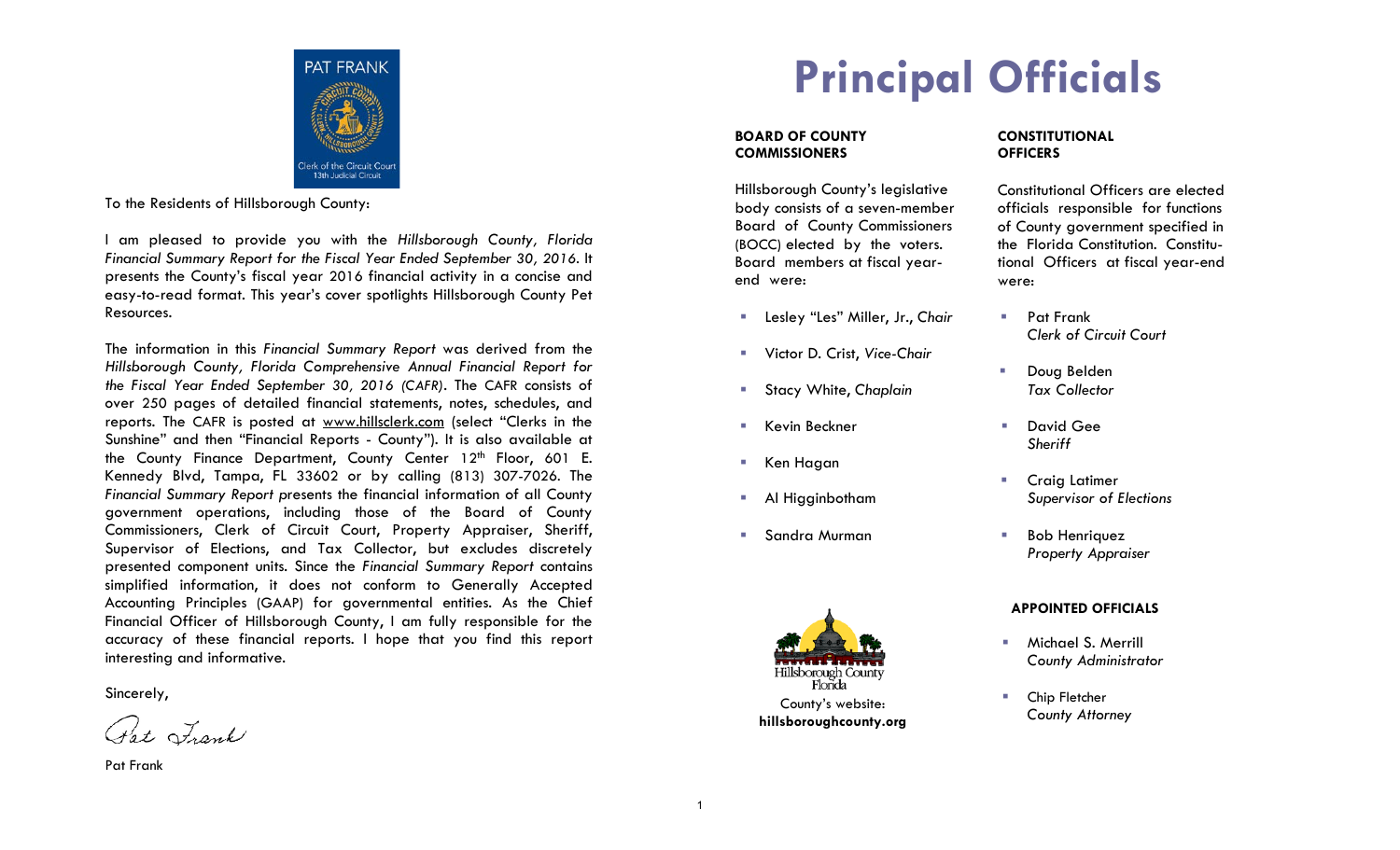### **Revenues**

Total revenues increased \$15 million or 0.01% from the previous year.

|                                      | <b>Fiscal Yr</b> |       | <b>Fiscal Yr</b> | <i><u><b>Increase</b></u></i> |                    |
|--------------------------------------|------------------|-------|------------------|-------------------------------|--------------------|
| Amounts in millions                  | 2016             |       | 2015             | (Decrease)                    | Change             |
| <b>Governmental activities:</b>      |                  |       |                  |                               |                    |
| Property taxes                       | \$               | 641   | 595              | 46                            | $8\%$              |
| Sales taxes and state                |                  |       |                  |                               |                    |
| shared revenues                      |                  | 448   | 427              | 21                            | $5\%$              |
| Other taxes                          |                  | 53    | 52               |                               | $2\frac{9}{6}$     |
| Investment earnings                  |                  | 11    | 9                | $\overline{2}$                | $22\%$             |
| <b>Charges for services</b>          |                  | 218   | 221              | (3)                           | $-1\frac{9}{6}$    |
| <b>Grants and contributions</b>      |                  | 134   | 164              | (30)                          | $-18%$             |
| Other revenues                       |                  | 26    | 39               | (13)                          | $-33\%$            |
| <b>Total governmental activities</b> |                  | 1,531 | 1,507            | 24                            | $2\frac{9}{6}$     |
|                                      |                  |       |                  |                               |                    |
| <b>Business-type activities:</b>     |                  |       |                  |                               |                    |
| Water                                |                  | 269   | 279              | (10)                          | $-4\frac{9}{6}$    |
| Solid Waste                          |                  | 104   | 103              | L                             | $\frac{0}{0}$<br>1 |
| Total business-type activities       |                  | 373   | 382              | (9)                           | $-2\frac{9}{6}$    |
|                                      |                  |       |                  |                               |                    |
| <b>Total revenues</b>                |                  | 1,904 | 1,889            | 15                            | $\frac{0}{0}$      |

**Governmental activities** are activities supported primarily by taxes, state shared revenues, charges for service, or federal and state grants. Governmental activities consist of all activities not included in the business-type activities category.

**Business-type activities** are activities supported by fees and user charges that are set to recover the cost of services provided. Business-type activities consist of the Water and the Solid Waste utilities.

*Property taxes* increased \$46.0 million or 7.0% due to a \$5.17 billion or 8.5% increase in the assessed value of taxable real estate in Hillsborough County during fiscal year 2015. This increase was primarily the result of real estate market values rising \$6.5 billion, offset by property tax exemptions rising only \$0.67 billion.

*Sales taxes* consist of discretionary sales surtaxes such as the Community Investment Tax and Health Care Sales Surtax. *State shared revenues* consist of revenues received from the state of Florida such as the Local Government Half-Cent Sales Tax, state revenue sharing proceeds, the Constitutional Fuel Tax, and County Fuel Tax. There was an overall increase of \$20.8 million from the prior year due to a stronger economy and increased tourism.

*Investment earnings* increased \$1.6 million from the previous year because interest earnings on the County's investment pool rose from 0.73% for fiscal year 2015 to 0.76% for fiscal year 2016 and because overall cash/investments rose \$239 million.

*Charges for services* increased \$2.7 million primarily due to increases in residential impact fees, building permits, special assessments, ambulance fees, probation services fees, fire protection services fees and an increase in fees earned by the Tax Collector, partly offset by the removal of indirect cost allocations previously included in charges for services.

*Grants and contributions* as a whole decreased \$35.9 million from the previous year due to a decrease in developer infrastructure contributions of \$55.5 million partially offset by an increase in capital grant revenues primarily in the transportation function as well as smaller increases in operating grants for human services, transportation and culture and recreation functions.

*Other revenues* declined \$11.1 million or 29.6% primarily because of a one-time Deepwater Horizon oil spill lawsuit settlement of \$22.78 million received in 2015 partly offset by a \$2.7 million increase in Affordable Housing program related loan repayments and the relinquishment of an \$8.5 million contingent liability.

*Water* utility revenues decreased \$10.4 million primarily due to a \$22.7 million decrease in capital contributions from developers and others, partly offset by an \$11.3 million increase in charges for services, and a combined increase of \$1.0 million in higher interest revenue and gain on asset sales.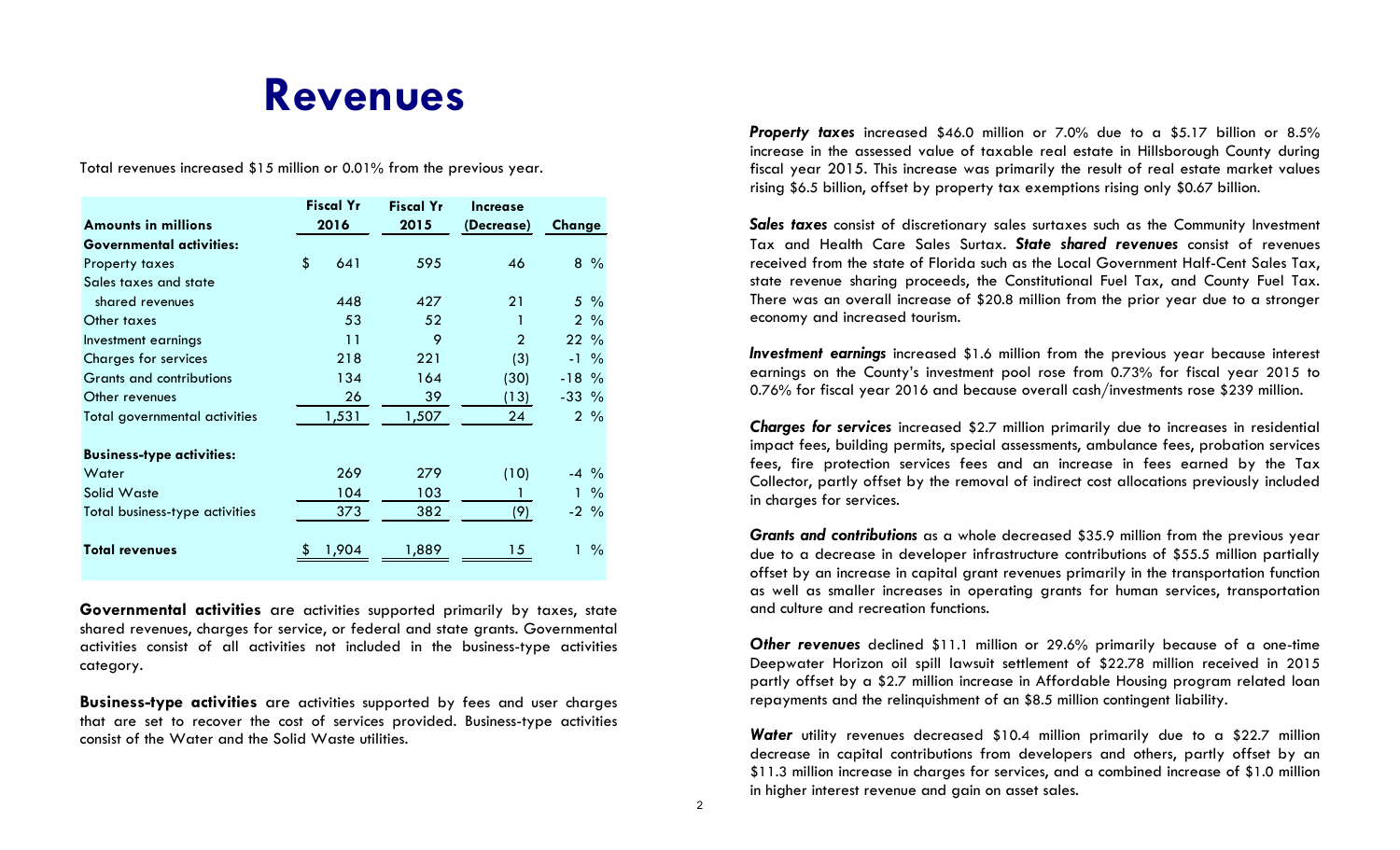### **Expenses**

Total expenses increased \$147 million or 9.0% from the previous year.

|                                       |      | <b>Fiscal Yr</b> |      | <b>Fiscal Yr</b> |            | <b>Increase</b> |           |                 |  |
|---------------------------------------|------|------------------|------|------------------|------------|-----------------|-----------|-----------------|--|
| <b>Amounts in millions</b>            | 2016 |                  | 2015 |                  | (Decrease) |                 |           | Change          |  |
| <b>Governmental Activities:</b>       |      |                  |      |                  |            |                 |           |                 |  |
| General government                    | \$   | 344              |      | 344              |            | 0               | 0         | $\frac{0}{0}$   |  |
| <b>Public safety</b>                  |      | 561              |      | 546              |            | 15              |           | $3\frac{9}{6}$  |  |
| Physical environment                  |      | 53               |      | 30               |            | 23              |           |                 |  |
| Transportation                        |      | 97               |      | 84               |            | 13              |           | $15\%$          |  |
| Economic environment                  |      | 64               |      | 53               |            | 11              |           |                 |  |
| Human services                        |      | 210              |      | 215              |            | (5)             |           | $-2\frac{9}{6}$ |  |
| Culture and recreation                |      | 72               |      | 79               |            | (7)             |           | $-9\%$          |  |
| Pension expense (benefit)             |      | 34               |      | (36)             |            | 70              | $-100 \%$ |                 |  |
| Interest on long-term debt            |      | 22               |      | 12               |            | 10              | 83 %      |                 |  |
| <b>Total governmental activities</b>  |      | 1,457            |      | 1,327            |            | 130             |           | $10\%$          |  |
|                                       |      |                  |      |                  |            |                 |           |                 |  |
| <b>Business-type Activities:</b>      |      |                  |      |                  |            |                 |           |                 |  |
| Water                                 |      | 223              |      | 211              |            | 12              |           | $6\%$           |  |
| <b>Solid Waste</b>                    |      | 105              |      | 100              |            | 5               |           | $5\%$           |  |
| <b>Total business-type activities</b> |      | 328              |      | 311              |            | 17 <sup>2</sup> |           | $5\%$           |  |
|                                       |      |                  |      |                  |            |                 |           |                 |  |
| <b>Total expenses</b>                 | \$   | 1,785            |      | 1,638            |            | 147             |           | $9\%$           |  |

*General government* expenses include categories such as administrative, financial, court-related, budgeting and accounting, property assessments and tax collection, master planning, and zoning. General government expenses decreased \$0.1 million. A \$22.4 million increase in the General Fund for salaries, professional services, contract personnel, repair and maintenance, and software support agreements combined with a \$22.5 million increase in payments to the Hillsborough County School Board for new school construction were offset by eliminations of Internal Service Fund activities and indirect cost allocations, a reduction in the amount sent to the Tampa Sports Authority from the Sales Tax revenue fund and a reduction in Civil Service

costs as the talent recruiting responsibilities and personnel were transferred to BOCC departments.

*Public safety* expenses are for protecting people and property. This category includes costs of the Sheriff, Fire Rescue, the Medical Examiner, Consumer Affairs, building inspections, and emergency and disaster relief services. Expenses increased \$15.4 million due to Sheriff's Office salary increases and the creation of the Sheriff's new Misdemeanor Probation Services activity, as well as higher Fire Rescue Department expenditures

*Physical environment* expenses are associated with conserving and managing natural resources such as air, water, soil, wildlife, as well as controlling pollution. Expenses increased \$23.9 million primarily due to increased infrastructure preservation costs, stormwater projects costs and due to land disposals.

*Transportation* expenses are related to maintaining county roads, bridges, street lighting, other infrastructure, and highway safety projects. Expenses increased \$12.2 million due to a \$7.9 million increase of infrastructure preservation costs and a \$4.1million increase in infrastructure disposals.

*Economic environment* expenses are related to new business promotion and development; housing assistance and rehabilitation programs; and disadvantaged minority, women owned, and small business enterprise programs. Expenses increased \$11.2 million primarily due to a payment to the Tampa Sports Authority for improvements to the Amalie Arena.

*Human services* expenses include providing services such as health care for the poor, public assistance, care for the elderly, social services, as well as animal and mosquito control. Expenses fell \$4.9 million primarily due to a decrease in grants and aids received and a decrease in depreciation expense allocated.

*Culture and recreation* expenses are associated with libraries, parks, and recreational facilities. Expenses decreased \$7.4 million due to library construction projects ending, lower repair and maintenance costs, a decrease in aid to other governments and a decrease in allocated deprecation.

*Pension expense* is the County's proportionate share of the Florida Retirement System's overall pension expense. This \$33.6 million amount was actuarially determined by the Florida Retirement System and is reported separately to not distort other expense categories.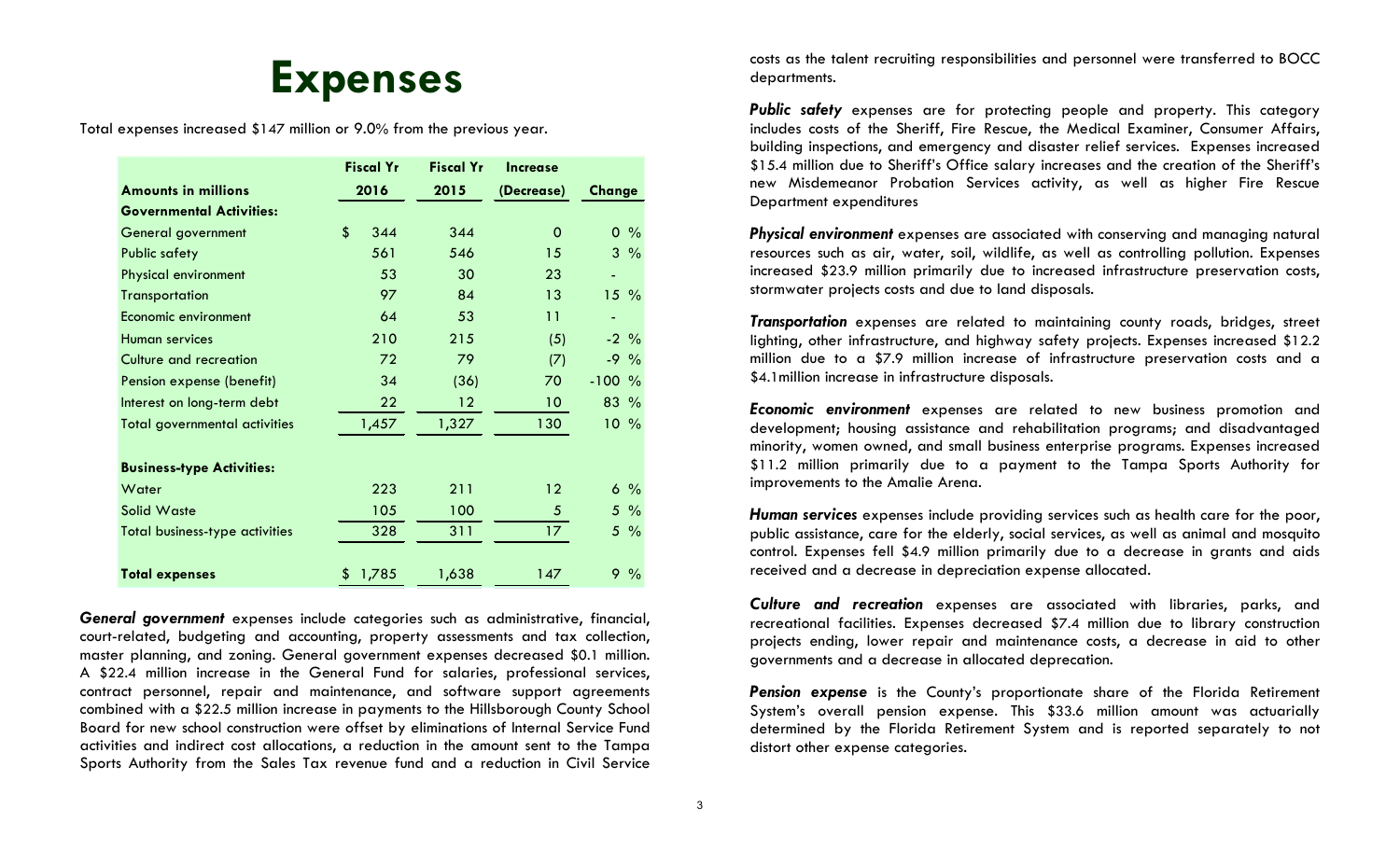## **Long-Term Liabilities**

At September 30, 2016, the County had 18 bonded debt issues outstanding for a variety of purposes including the construction or acquisition of parks and recreation facilities, court facilities, environmentally sensitive land, solid waste facilities, and water/wastewater treatment systems. Bonded debt outstanding and other long-term liabilities at September 30, 2016 were as follows:

| <b>Amounts in Millions</b>         |   | 2016  | 2015  |  | <b>Change</b> |
|------------------------------------|---|-------|-------|--|---------------|
| <b>General obligation bonds</b>    | S | 62    | 64    |  | (2)           |
| <b>Revenue bonds</b>               |   | 984   | 846   |  | 138           |
| <b>Total bonded debt</b>           |   | 1,046 | 910   |  | 136           |
| Notes payable                      |   | 120   | 65    |  | 55            |
| Sick & vacation benefits payable   |   | 55    | 63    |  | (8)           |
| <b>Net pension liability</b>       |   | 820   | 466   |  | 354           |
| Insurance claims payable           |   | 34    | 35    |  | (1)           |
| Other long-term debt               |   | 51    | 60    |  | (9)           |
| <b>Total long-term liabilities</b> |   | 2,126 | 1,599 |  | 527           |

At September 30, 2016, the County's general obligation debt was rated **Aaa** by Moody's Investors Service, **AAA** by Standard & Poor's, and **AAA** by Fitch Ratings. These are the highest attainable credit ratings.



This chart shows that pledged revenues were 5.4 times greater than the amount needed for debt service on the County's governmental revenue bonds during fiscal year 2016.



 Award for Outstanding Achievement in Popular The Government Finance Officers Association of United States and Canada has given an Award for Outstanding Achievement in Popular Annual Financial Reporting to Hillsborough County, Florida for its *Financial Summary Report for the Fiscal Year Ended September 30, 2015*. This prestigious national award recognizes conformance with the highest standards for the preparation of state and local government popular reports. To receive this award a government must publish a Popular Annual Financial Report whose contents conform to program standards of creativity, presentation, understandability, and reader appeal. An Annual Financial Reporting is valid for only

one year. We believe our current report continues to conform to the Popular Annual Financial Reporting requirements and we are submitting it to the Government Finance Officers Association for review.

#### **Hillsborough County Economic Development...**

The Economic Development Department (EDD) is responsible for growing economic prosperity for all residents and businesses of Hillsborough County. Below are some fiscal year 2016 accomplishments:

- The EDD's Targeted Industry Projects announced 2,271 new jobs, \$91.5 million in annual payroll and \$107 million in private capital investment.
- **The successful Entrepreneur Collaborative Center delivered access to** business service providers, resources, specialty training and hosted 554 programs with nearly 9,000 attendees.
- Entrepreneur Services conducted 159 workshops throughout the County with nearly 1,400 participants and a satisfaction rating of 4.9 out of 5 stars.
- Supported partners for programs that increased mentorship, corporate engagement in building the start-up ecosystem and access to networking opportunities. This created 877 jobs.
- The *Hillsborough County Manufacturing Alliance*, a partnership between Hillsborough County Schools, Hillsborough Community College, the County and the private sector created a continuum of training and a pathway to quality careers, and helped 1,301 local students connect with their future.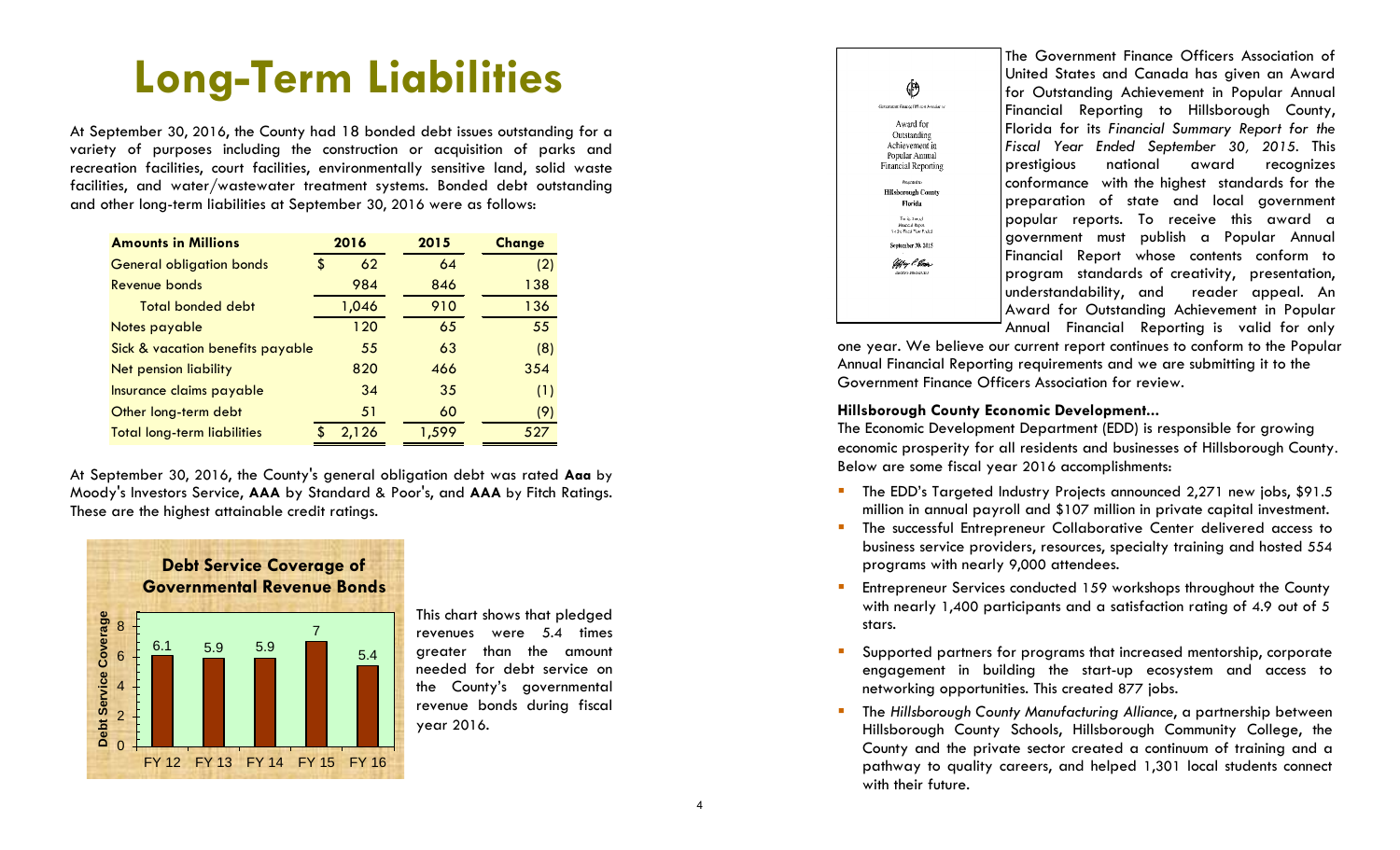## Balance Sheet<br>September 30, 2016

Amounts in Millions

|                                        |                         | <b>Governmental</b> | <b>Business-Type</b> |                |                |
|----------------------------------------|-------------------------|---------------------|----------------------|----------------|----------------|
| <b>ASSETS</b>                          |                         | <b>Activities</b>   | <b>Activities</b>    | Total          | Prior Yr.      |
| <b>Cash and investments</b>            | $\sqrt[6]{\frac{1}{2}}$ | 1,277               | 708                  | 1,985          | 1,747          |
| Due from state/federal governments     |                         | 92                  | ۰.                   | 92             | 83             |
| Receivables/other current assets       |                         | 24                  | 37                   | 61             | 58             |
| Capital assets, net of depreciation    |                         | 7,240               | 1,276                | 8,516          | 8,372          |
| Notes receivable/noncurrent assets     |                         | 54                  | 133                  | 187            | 182            |
| <b>Total assets</b>                    |                         | 8,687               | 2,154                | 10,841         | 10,442         |
| DEFERRED OUTFLOWS OF RESOURCES         |                         |                     |                      |                |                |
| <b>Bond refunding losses</b>           |                         | 9                   |                      | 9              | 14             |
| <b>Pensions</b>                        |                         | 429                 | 22                   | 451            | 86             |
| Purchase price in excess of book value |                         | Ξ.                  | $\overline{a}$       | $\overline{2}$ | $\overline{2}$ |
| <b>Total deferred outflows</b>         |                         | 438                 | 24                   | 462            | 102            |
| <b>LIABILITIES</b>                     |                         |                     |                      |                |                |
| <b>Accounts payable</b>                |                         | 161                 | 30                   | 191            | 122            |
| Accrued payroll liabilities, etc.      |                         | 31                  | $\overline{2}$       | 33             | 34             |
| Unearned revenues (taxes or other      |                         |                     |                      |                |                |
| revenues received but not yet earned)  |                         | 62                  | 19                   | 81             | 82             |
| Deposits payable                       |                         | --                  | 15                   | 15             | 14             |
| Long-term liabilities                  |                         | 1,527               | 599                  | 2,126          | 1,599          |
| <b>Total liabilities</b>               |                         | 1,781               | 665                  | 2,446          | 1,851          |
| <b>DEFERRED INFLOWS OF RESOURCES</b>   |                         |                     |                      |                |                |
| <b>Pensions</b>                        |                         | 157                 | 8                    | 165            | 118            |
| <b>NET POSITION (Equity)</b>           |                         |                     |                      |                |                |
| Net Invested in capital assets         |                         | 6,619               | 958                  | 7,577          | 7,479          |
| <b>Restricted</b>                      |                         | 523                 | 80                   | 603            | 514            |
| <b>Unrestricted</b>                    |                         | 45                  | 467                  | 512            | 582            |
| <b>Total net position</b>              | \$                      | 7,187               | 1,505                | 8,692          | 8,575          |
|                                        |                         |                     |                      |                |                |

The balance sheet shows the financial position of the County at the end of the fiscal year compared to the prior year. The balance sheet and other statements in this report

were summarized from the *Hillsborough County, Florida Comprehensive Annual Financial Report*. To simplify presentation, the statements in this *Financial Summary Report* are not in GAAP format. "Deferred outflows of Resources" are consumptions of resources, like prepaid expenses, which will be recognized as expenses in the future. "Deferred inflows of resources" are acquisitions of resources that will be recognized as revenues in the future. Restricted net position represents equity that may be used only as specified by debt covenants, grantors, laws or regulations, other governments, or other external restrictions. The County had unrestricted net position of \$45 million and \$467 million, for governmental and business-type activities, respectively.

The increase in total net position from \$8,575 million to \$8,692 million indicates the County's financial position is improving.

### **Cash & Investments**

The County manages its investment portfolio with the primary objectives of safeguarding principal, ensuring liquidity to meet daily cash needs, and maximizing investment earnings within statutory and fiduciary requirements. The Board of County Commissioners Investment Pool is in full compliance with the investment policy and had an overall annual rate of return for fiscal year 2016 of 0.76%, compared to the benchmark rate of 0.42%. At September 30, 2016, the County investment portfolio was invested as shown below.

**Amount in** 

**Percent** 

|                                                    |    | AIIUUIII III<br><b>Millions</b> |        | г егсені<br>of Total |  |  |
|----------------------------------------------------|----|---------------------------------|--------|----------------------|--|--|
| US treasury and govt. sponsored agency securities  | \$ | 1,356                           |        | 65%                  |  |  |
| <b>Bank accounts</b>                               |    | 93                              |        | $5\%$                |  |  |
| Government-only money market mutual funds          |    | 3                               |        | $1\%$                |  |  |
| State Board of Administration's Florida PRIME      |    |                                 |        |                      |  |  |
| investment pool                                    |    | 448                             | $21\%$ |                      |  |  |
| Corporate notes and commercial paper               |    | 140                             |        | 7 %                  |  |  |
| Municipal bonds                                    |    | 24                              |        | $1\%$                |  |  |
| Total cash and investments                         |    | 2,064                           | 100 %  |                      |  |  |
| Less amounts held in trust for non-County entities |    | (79)                            |        |                      |  |  |
| County's total cash and investments                | S  | 1,985                           |        |                      |  |  |